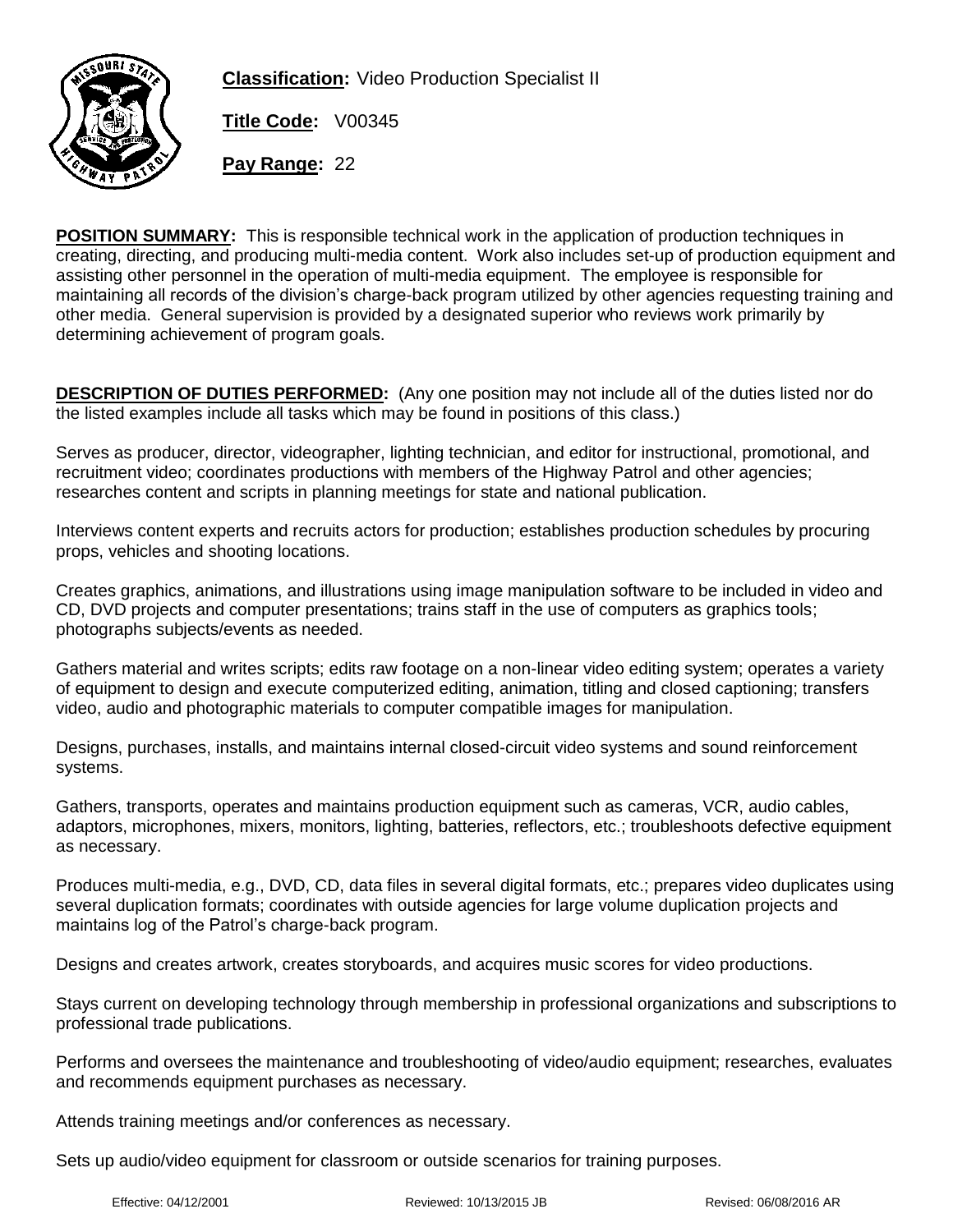Gives technical advice to appropriate personnel concerning multi-media.

Instructs classes in the use and development of video production aids.

Studies department objectives, policies, and operating procedures to assist in the assessment of the multimedia program.

May serve as lead worker.

Performs other related work as assigned.

**REQUIRED KNOWLEDGE, SKILLS, AND ABILITIES:** Thorough knowledge of and proficiency with video production equipment.

Thorough knowledge of and proficiency in Avid and Final Cut Pro editing systems/software.

Thorough knowledge of and proficiency with Photoshop.

Thorough knowledge of the methods and techniques used in video productions including video acquisition equipment.

Thorough knowledge of lighting as it applies to video production and reproduction.

Thorough knowledge of programming, equipment, and set arrangements necessary for successful audio-video programming.

Thorough knowledge of digital and analog video cameras, digital video editing equipment, teleprompters, digital scanners, CD & DVD authoring, etc.

Basic knowledge of the methods utilized to troubleshoot computers.

Ability to troubleshoot and provide maintenance and repair to video/audio equipment.

Ability to transport and operate a wide variety of multi-media equipment (e.g., cameras, camcorders, fluid head tripods, video recording decks, multi-channel audio system, CD & DVD authoring equipment, audio cables, adaptors, microphones, mixers, monitors, lighting, batteries, reflectors, etc.).

Ability to lift and transport 40 pounds.

Experience working with tapeless video workflows (Panasonic P2, SD card, Compact Flash card, iPhone).

Experience with compression and encoding of video for the web (H.264/MPEG4, Silverlight, Windows Media, Apple QuickTime, Sorensen Squeeze, MPEG Streamclip, Audacity).

Must be proficient in both Apple and PC computer formats.

Ability to maintain, troubleshoot, and repair computers in both Apple and PC formats.

Ability to work independently.

Ability to work closely with others as a cooperative team and display team leadership.

Ability to effectively write scripts.